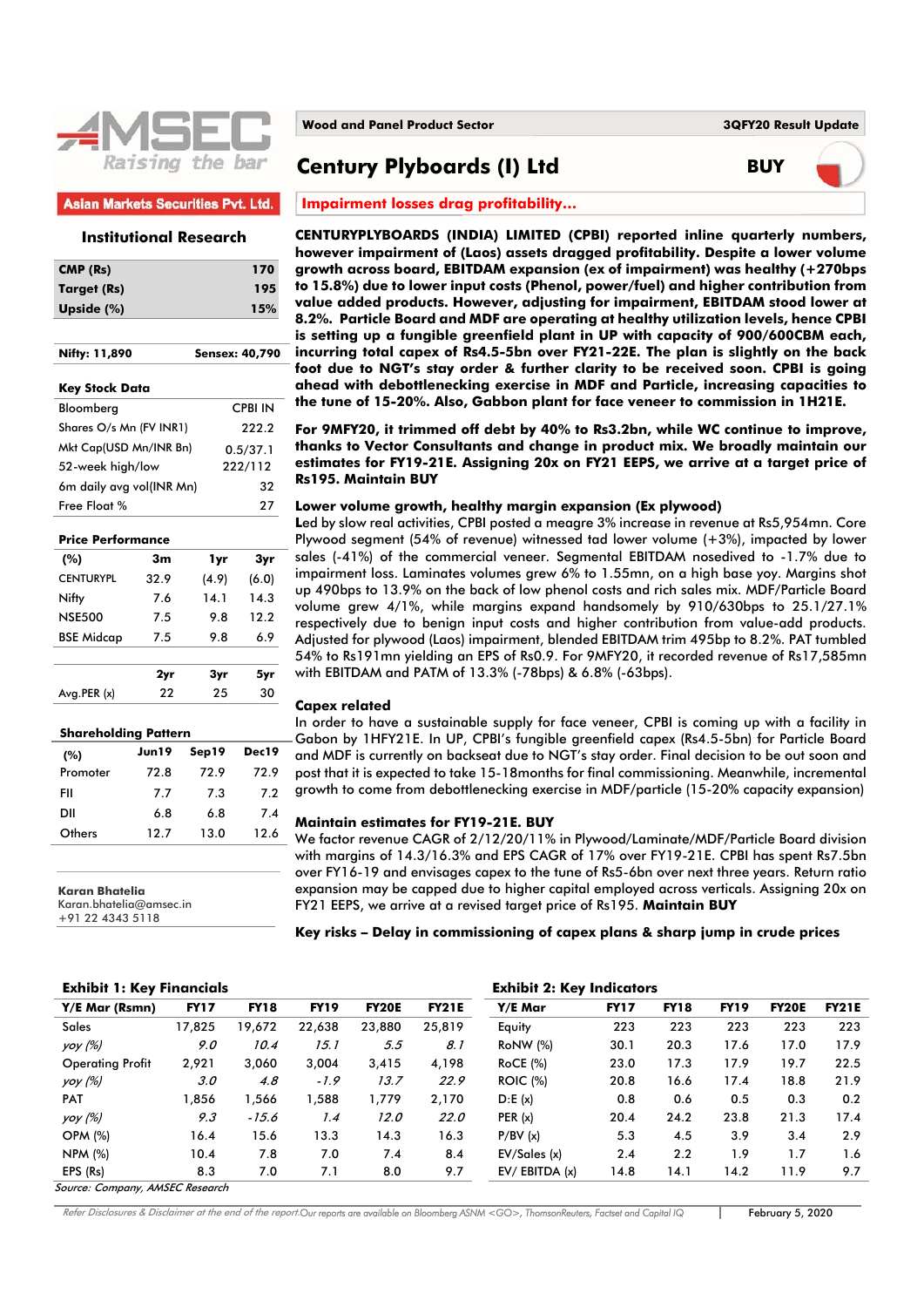

# **Exhibit 3: Key Assumptions**

| <b>Key Assumptions</b> | <b>FY17</b> | <b>FY18</b>    | <b>FY19</b> | <b>FY20E</b> | <b>FY21E</b> |       | <b>CAGR 19-21E</b> |
|------------------------|-------------|----------------|-------------|--------------|--------------|-------|--------------------|
| Revenue Rs mn          |             |                |             |              |              |       |                    |
| Plywood                | 12,609      | 12,633         | 12,734      | 12,824       | 13,337       |       | 2%                 |
| yoy%                   | 7%          | 0%             | 1%          | 1%           | 4%           |       |                    |
| Laminates              | 3,635       | 3,700          | 4,322       | 4,756        | 5,393        |       | 12%                |
| yoy%                   | 8%          | 2%             | 17%         | 10%          | 13%          |       |                    |
| <b>MDF</b>             |             | 1,128          | 2,951       | 3,688        | 4,247        |       | 20%                |
| yoy%                   |             | $\blacksquare$ | 162%        | 25%          | 15%          |       |                    |
| <b>Particle Board</b>  | 165         | 729            | 975         | 1,036        | 1,193        |       | 11%                |
| yoy%                   |             | 343%           | 34%         | 6%           | 15%          |       |                    |
| Others                 | 1,415       | 1,482          | 1,656       | 1,575        | 1,649        |       | 0%                 |
| yoy%                   |             | 5%             | 12%         | $-5%$        | 5%           |       |                    |
| <b>Total Revenues</b>  | 17,825      | 19,672         | 22,638      | 23,880       | 25,819       |       | 7%                 |
|                        |             |                |             |              |              |       |                    |
| Revenue Breakup (%)    |             |                |             |              |              |       |                    |
| Plywood                |             | 71             | 64          |              | 56           | 54    | 52                 |
| Laminates              |             | 20             | 19          |              | 19           | 20    | 21                 |
| <b>MDF</b>             |             | 0              | 6           |              | 13           | 15    | 16                 |
| Particle Board         |             | 1              | 4           |              | 4            | 4     | 5                  |
| Others                 |             | 8              | 8           |              | 7            | 7     | 6                  |
| Total                  |             | 100            | 100         |              | 100          | 100   | 100                |
| <b>EBITDA Rs mn</b>    |             |                |             |              |              |       |                    |
| Plywood                |             | 2,164          | 1,812       | 1,744        |              | 1,359 | 1,801              |
| Laminates              |             | 586            | 596         |              | 386          | 630   | 739                |
| <b>MDF</b>             |             |                | 213         |              | 383          | 893   | 1,049              |
| Particle Board         |             | 52             | 139         |              | 219          | 290   | 340                |
| Others                 |             | 345            | 368         |              | 331          | 373   | 357                |
| <b>Total EBITDA</b>    |             | 3,147          | 3,127       | 3,064        |              | 3,545 | 4,286              |
| <b>EBITDAM%</b>        |             |                |             |              |              |       |                    |
| Plywood                |             | 17.2           | 14.3        |              | 13.7         | 10.6  | 13.5               |
| Laminates              |             | 16.1           | 16.1        |              | 8.9          | 13.3  | 13.7               |
| <b>MDF</b>             |             | L,             | 18.9        |              | 13.0         | 24.2  | 24.7               |
| <b>Particle Board</b>  |             | 22.3           | 19.0        |              | 22.5         | 28.0  | 28.5               |
| <b>EBITDAM%</b>        |             | 16.4           | 15.6        |              | 13.3         | 14.3  | 16.3               |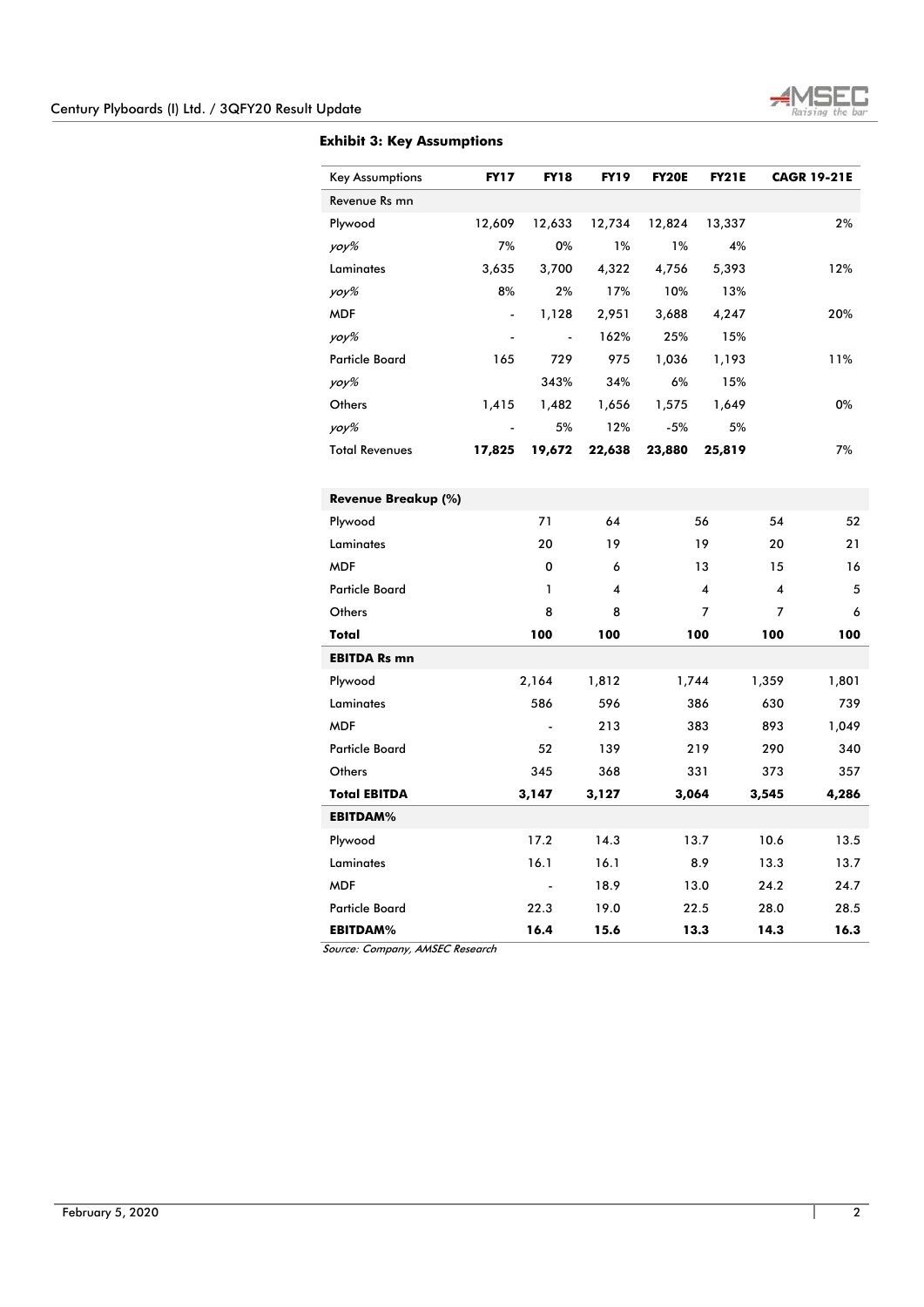**Exhibit 4: 3QFY20 Financials (Standalone)** 

| Y/E Mar (Rs.mn)                               | 3QFY19 | <b>4QFY19</b> | <b>1QFY20</b> | <b>2QFY20</b> | <b>3QFY20</b> | yoy (%) | qoq (%)  | <b>9MFY19</b> | <b>9MFY20</b> | yoy%           |
|-----------------------------------------------|--------|---------------|---------------|---------------|---------------|---------|----------|---------------|---------------|----------------|
| <b>Net Sales</b>                              | 5,789  | 5,832         | 5,737         | 5,894         | 5,954         | 2.9     | 1.0      | 16,806        | 17,585        | 4.6            |
| <b>Total Expenditure</b>                      | 5,030  | 5,196         | 4,811         | 4,966         | 5,468         | 8.7     | 10.1     | 14,439        | 15,245        | 5.6            |
| (Increase) / Decrease In Stocks               | $-91$  | -6            | 5             | $\mathbf{1}$  | 247           | (369.8) | 20,282.6 | -98           | 253           | (357.3)        |
| <b>Purchase of Finished Goods</b>             | 644    | 678           | 594           | 915           | 675           | 4.7     | (26.3)   | 1,777         | 2,184         | 22.9           |
| <b>Cost of Services &amp; Raw Materials</b>   | 2535   | 2356          | 2322          | 2042          | 2120          | (16.4)  | 3.8      | 7,108         | 6,483         | (8.8)          |
| <b>Operating &amp; Manufacturing Expenses</b> | 1132   | 1330          | 1045          | 1124          | 1125          | (0.7)   | 0.0      | 3,212         | 3,293         | 2.5            |
| <b>Employee Cost</b>                          | 810    | 837           | 845           | 884           | 846           | 4.4     | (4.3)    | 2,440         | 2,575         | 5.5            |
| Impairment loss on Asset<br><b>EBIDTA</b>     | 0      | 0             | $\mathbf 0$   | 0             | 456           |         |          | 0             | 456           | $\overline{a}$ |
| Other Income                                  | 759    | 637           | 926           | 928           | 486           | (35.9)  | (47.6)   | 2367          | 2340          | (1.1)          |
| <b>Operating Profit</b>                       | 16     | 29            | 11            | 86            | 13            | (18.4)  | (85.0)   | 31            | 110           | 248.6          |
| Interest                                      | 775    | 666           | 938           | 1013          | 499           | (35.6)  | (50.7)   | 2399          | 2450          | 2.1            |
| <b>PBDT</b>                                   | 62     | 94            | 90            | 108           | 92            | 47.5    | (14.7)   | 352           | 290           | (17.7)         |
| Depreciation                                  | 713    | 572           | 848           | 905           | 407           | (42.9)  | (55.0)   | 2047          | 2160          | 5.6            |
| PBT                                           | 136    | 143           | 169           | 170           | 173           | 27.4    | 7.8      | 357           | 513           | 43.7           |
| Tax                                           | 577    | 429           | 679           | 735           | 234           | (59.4)  | (68.2)   | 1690          | 1647          | (2.5)          |
| <b>Profit After Tax</b>                       | 162    | 87            | 197           | 213           | 43            | (73.6)  | (79.9)   | 444           | 454           | 2.3            |
| <b>Equity Capital</b>                         | 414    | 342           | 481           | 521           | 191           | (53.9)  | (63.4)   | 1246          | 1194          | (4.2)          |
| EPS (Adjusted)                                | 222.5  | 222.5         | 222.5         | 222.5         | 222.5         |         |          | 222.5         | 222.5         |                |
| EBIDTA (%)                                    | 1.9    | 1.5           | 2.2           | 2.3           | 0.9           |         |          | 5.6           | 5.4           |                |
| <b>PATM (%)</b>                               | 13.1   | 10.9          | 16.1          | 15.7          | 8.2           | (495bp) | (757bp)  | 14.1          | 13.3          | (78bp)         |
| Tax / PBT $(%)$                               | 7.2    | 5.9           | 8.4           | 8.8           | 3.2           | (395bp) | (564bp)  | 7.4           | 6.8           | (63bp)         |
| Raw material / Net sales (%)                  | 28.2   | 20.4          | 29.1          | 29.0          | 18.3          | (983bp) | (1069bp) | 26.3          | 27.5          | 128bp          |
| Other exp/Net sales                           | 53.3   | 51.9          | 50.9          | 50.2          | 51.1          | (226bp) | 89bp     | 52.3          | 50.7          | (156bp)        |
| Employee cost / Net Sales (%)                 | 19.6   | 22.8          | 18.2          | 19.1          | 18.9          | (67bp)  | (19bp)   | 19.1          | 18.7          | (38bp)         |
| Source: Company, AMSEC Research               |        |               |               |               |               |         |          |               |               |                |

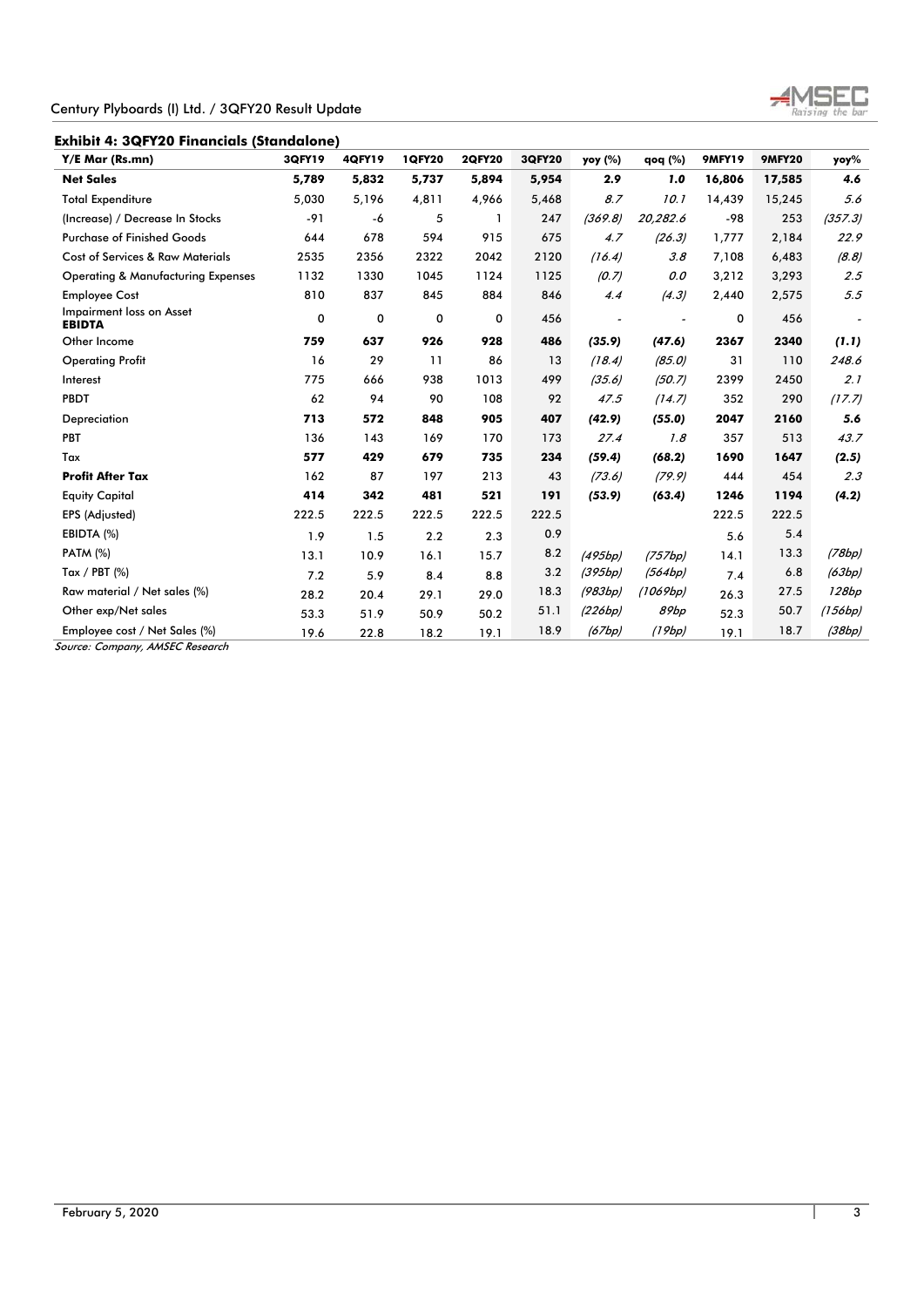

| Exhibit 5: 3QFY20 Segmental Financials (Standalone) |                |                |                |                |                |              |                   |                |                |              |
|-----------------------------------------------------|----------------|----------------|----------------|----------------|----------------|--------------|-------------------|----------------|----------------|--------------|
| Particulars, Rs mn                                  | <b>3QFY19</b>  | <b>4QFY19</b>  | <b>1QFY20</b>  | <b>2QFY20</b>  | <b>3QFY20</b>  | yoy (%)      | qoq (%)           | <b>9MFY19</b>  | <b>9MFY20</b>  | yoy%         |
| <b>Segment Revenue</b>                              |                |                |                |                |                |              |                   |                |                |              |
| Plywood<br>Laminate                                 | 3,143<br>1,138 | 3,235<br>1,231 | 3,157<br>1,071 | 3,165<br>1,352 | 3,229<br>1,149 | 2.7<br>1.0   | 2.0<br>(15.0)     | 9,546<br>3,159 | 9,551<br>3,572 | 0. 1<br>13.1 |
| <b>MDF</b>                                          | 882            | 760            | 919            | 777            | 966            | 9.5          | 24.4              | 2,194          | 2,662          | 21.3         |
| <b>Particle Board</b>                               | 265            | 241            | 249            | 262            | 250            | (5.6)        | (4.5)             | 734            | 761            | 3.7          |
| <b>CFS</b>                                          | 250            | 219            | 225            | 220            | 220            | (11.8)       | (0.1)             | 818            | 665            | (18.6)       |
| Others                                              | 121            | 154            | 125            | 124            | 149            | 22.9         | 19.8              | 380            | 398            | 4.6          |
| <b>Total segment revenue</b>                        | 5,799          | 5,840          | 5,746          | 5,900          | 5,963          | 2.8          | 1.1               | 16,830         | 17,609         | 4.6          |
| Less: Intersegment<br>Revenue                       | 10             | 8              | 9              | 7              | 9              | $-12.0$      | 32.4              | 24             | 24             | (0.7)        |
| Income from operation                               | 5,789          | 5,832          | 5,737          | 5,893          | 5,954          | 2.9          | 1.0               | 16,806         | 17,585         | 4.6          |
| <b>Segment Result</b>                               |                |                |                |                |                |              |                   |                |                |              |
| Plywood                                             | 385            | 365            | 470            | 450            | -56            | (114.5)      | (112.4)           | 1,463          | 864            | (40.9)       |
| Laminate                                            | 89             | 96             | 96             | 178            | 141            | 59.2         | (20.9)            | 242            | 415            | 71.8         |
| <b>MDF</b>                                          | 95             | 63             | 169            | 133            | 196            | 106.0        | 47.4              | 137            | 498            | 263.2        |
| <b>Particle Board</b>                               | 45             | 50             | 56             | 66             | 56             | 25.8         | (15.8)            | 127            | 178            | 40.6         |
| <b>CFS</b>                                          | 54             | 32             | 39             | 32             | 38             | (28.5)       | 20.5              | 228            | 109            | (51.9)       |
| Others                                              | 8              | 11             | 8              | 13             | 15             | 79.4         | 19.3              | 16             | 36             | 122.5        |
| <b>EBIT</b>                                         | 675            | 618            | 838            | 872            | 390            | (42.2)       | (55.2)            | 2212           | 2100           | (5.1)        |
| Less: Finance cost<br><b>Other Unallocable</b>      | 62             | 94             | 90             | 108            | 92             | 47.5         | (14.7)            | 352            | 290            | (17.7)       |
| Expenditure                                         | 36             | 96             | 70             | 29             | 64             | 77.0         | 122.3             | 171            | 163            | (4.3)        |
| <b>Total Profit/(Loss)</b><br>before tax            | 577            | 429            | 679            | 735            | 234            | (59.5)       | (68.2)            | 1690           | 1647           | (2.5)        |
| Capital Employed                                    |                |                |                |                |                |              |                   |                |                |              |
| Plywood and Allied                                  | 5,164          | 5,301          | 5,237          | 4,895          | 5,776          | 11.9         | 18.0              | 5,164          | 5,776          | 11.9         |
| <b>Business</b><br>Laminate and allied              |                |                |                |                |                |              |                   |                |                |              |
| products                                            | 2,188          | 2,254          | 2,135          | 2,127          | 1,930          | (11.8)       | (9.3)             | 2,188          | 1,930          | (11.8)       |
| <b>MDF</b><br><b>Particle Board</b>                 | 3,528<br>651   | 3,380<br>648   | 3,370<br>652   | 3,420<br>644   | 3,357<br>658   | (4.8)<br>1.0 | (1.8)<br>2.1      | 3,528<br>651   | 3,357<br>658   | (4.8)<br>1.0 |
| <b>Container Freight station</b>                    |                |                |                |                |                |              |                   |                |                |              |
| services                                            | 474            | 453            | 409            | 441            | 378            | (20.2)       | (14.3)            | 474            | 378            | (20.2)       |
| Others                                              | 37             | 22             | 86             | 115            | 114            | 212.3        | (0.9)             | 37             | 114            | 212.3        |
| Total                                               | 12,042         | 12,057         | 11,889         | 11,642         | 12,213         | 1.4          | 4.9               | 12,042         | 12,213         | 1.4          |
| EBIT/Sales (%)                                      |                |                |                |                |                |              |                   |                |                |              |
| Plywood and Allied<br><b>Business</b>               | 12.3           | 11.3           | 14.9           | 14.2           | $-1.7$         |              |                   | 15.3           | 9.0            | (628bp)      |
| Laminate and allied<br>products                     | 7.8            | 7.8            | 9.0            | 13.2           | 12.3           | 448bp        | (91bp)            | 7.6            | 11.6           | 397bp        |
| <b>MDF</b>                                          | 10.8           | 8.3            | 18.4           | 17.1           | 20.3           | 949bp        | 317bp             | 6.2            | 18.7           | 1245bp       |
| <b>Particle Board</b>                               | 16.8           | 20.9           | 22.4           | 25.4           | 22.4           | <i>559bp</i> | (299bp)           | 17.3           | 23.4           | 614bp        |
| <b>Container Freight station</b><br>services        | 21.5           | 14.8           | 17.4           | 14.5           | 17.5           | (408bp)      | 299bp             | 27.8           | 16.5           | (1138bp)     |
| Others                                              | 6.9            | 7.4            | $6.5$          | 10.1           | 10.1           | 317bp        | (4bp)             | 4.2            | 8.9            | 474bp        |
| <b>EBIT</b>                                         | 11.6           | 10.6           | 14.6           | 14.8           | 6.5            | (510bp)      | (823bp)           | 13.1           | 11.9           | (122bp)      |
| <b>EBIT/Capital Employed</b>                        |                |                |                |                |                |              |                   |                |                |              |
| (%)                                                 |                |                |                |                |                |              |                   |                |                |              |
| Plywood and Allied<br><b>Business</b>               | 7.5            | 6.9            | 9.0            | 9.2            | $-1.0$         |              |                   | 28.3           | 15.0           | (1337bp)     |
| Laminate and allied<br>products                     | 4.0            | 4.2            | 4.5            | 8.4            | 7.3            | 326bp        | (107bp)           | 11.0           | 21.5           | 1047bp       |
| <b>MDF</b>                                          | 2.7            | 1.9            | 5.0            | 3.9            | 5.8            | 314bp        | 195bp             | 3.9            | 14.8           | 1094bp       |
| <b>Particle Board</b>                               | 6.8            | 7.8            | 8.5            | 10.3           | 8.5            | 168bp        | (181bp)           | 19.5           | 27.1           | 763bp        |
| <b>Container Freight station</b><br>services        | 11.3           | 7.2            | 9.6            | 7.2            | 10.2           | (119bp)      | 293 <sub>bp</sub> | 48.1           | 29.0           | (1911bp)     |
| Others                                              | 22.8           | 52.9           | 9.4            | 10.9           | 13.1           | (973bp)      | 222bp             | 43.8           | 31.2           | (1261bp)     |
| <b>EBIT</b>                                         | 5.6            | 5.1            | 7.1            | 7.5            | 3.2            | (241bp)      | (429bp)           | 18.4           | 17.2           | (117bp)      |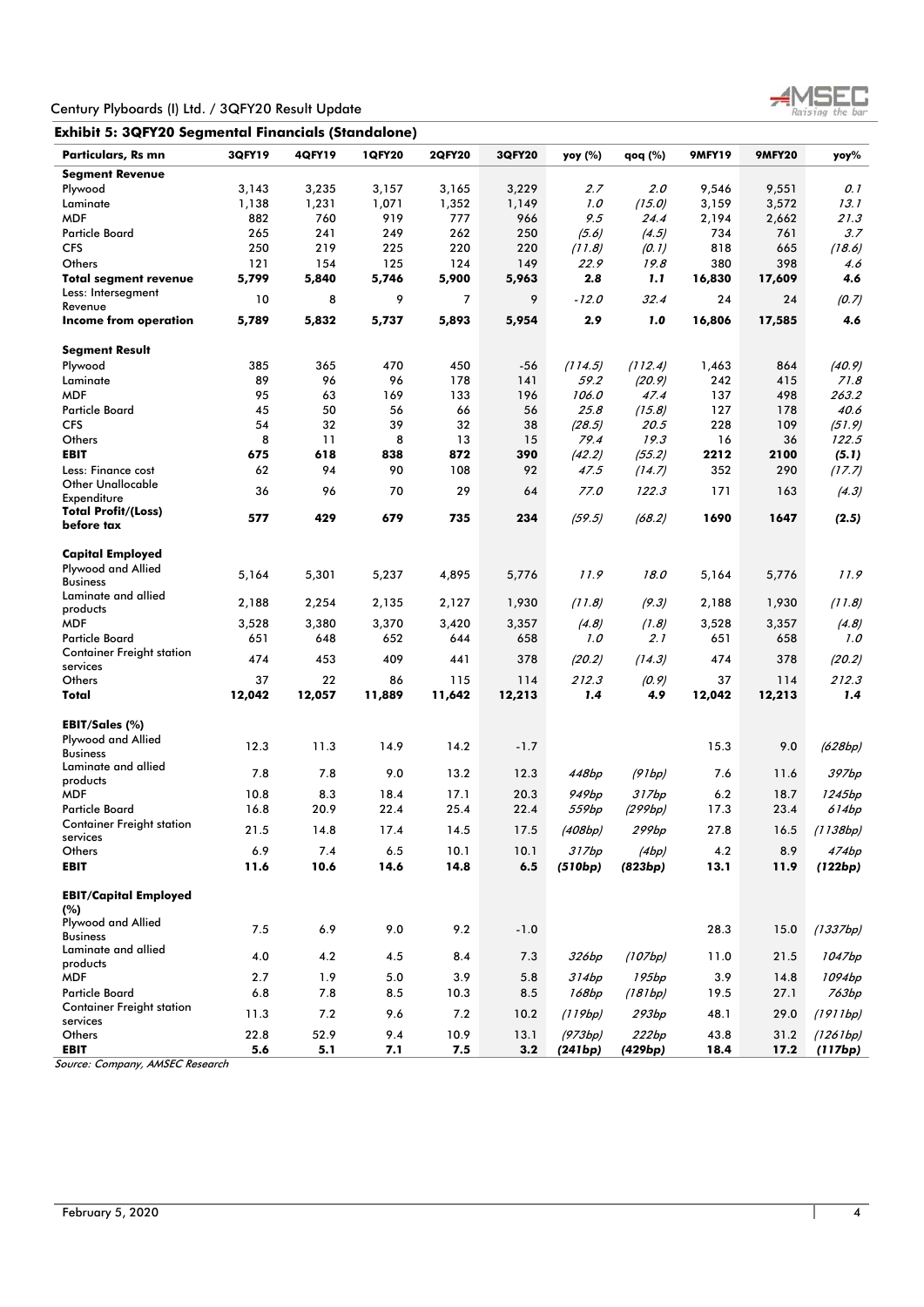| Century Plyboards (I) Ltd. / 3QFY20 Result Update |  |  |  |  |
|---------------------------------------------------|--|--|--|--|
|---------------------------------------------------|--|--|--|--|



| <b>Segment Analysis</b>    | 3QFY19    | 4QFY19    | <b>1QFY20</b> | <b>2QFY20</b> | 3QFY20    | yoy (%) | qoq (%) | <b>9MFY19</b> | <b>9MFY20</b> | yoy%     |
|----------------------------|-----------|-----------|---------------|---------------|-----------|---------|---------|---------------|---------------|----------|
|                            |           |           |               |               |           |         |         |               |               |          |
| Volume                     |           |           |               |               |           |         |         |               |               |          |
| Plywood (CBM)              | 62,217    | 62,349    | 62,678        | 61,812        | 63,996    | 2.9     | 3.5     | 1,90,288      | 1,88,486      | (0.9)    |
| Laminates (No's)           | 14,69,058 | 15,99,771 | 14,07,387     | 18,22,347     | 15,53,737 | 5.76    | (14.7)  | 42,79,192     | 47,83,471     | 11.8     |
| CFS (TEU's)                | 16,384    | 14,638    | 15,703        | 15,772        | 15,176    | (7.4)   | (3.8)   | 54,372        | 46,651        | (14.2)   |
| MDF (CBM)                  | 40,138    | 35,395    | 41,177        | 33,271        | 41,554    | $3.5\,$ | 24.9    | 96,834        | 1,16,002      | 19.8     |
| Particle Board (CBM)       | 16,254    | 14,489    | 15,277        | 16,041        | 16,334    | 0.5     | 1.8     | 47,047        | 47,652        | 1.3      |
| Net sales (Rs.mn)          |           |           |               |               |           |         |         |               |               |          |
| Plywood                    | 3,131     | 3,225     | 3,148         | 3,158         | 3,219     | 2.8     | 1.9     | 9,509         | 9,525         | 0.2      |
| Laminates                  | 1,120     | 1,207     | 1,055         | 1,329         | 1,125     | 0.5     | (15.3)  | 3,115         | 3,509         | 12.6     |
| <b>CFS</b>                 | 246       | 217       | 222           | 218           | 219       | (11.2)  | 0.3     | 775           | 659           | (14.9)   |
| <b>MDF</b>                 | 882       | 760       | 918           | 777           | 965       | 9.4     | 24.2    | 2,191         | 2,660         | 21.4     |
| <b>Particle Board</b>      | 265       | 241       | 249           | 262           | 250       | (5.7)   | (4.7)   | 734           | 760           | 3.7      |
| Others                     | 145       | 182       | 145           | 150           | 177       | 22.0    | 18.0    | 483           | 472           | (2.2)    |
| Total                      | 5,789     | 5,832     | 5,737         | 5,894         | 5,954     | 2.9     | 1.0     | 16,806        | 17,585        | 4.6      |
| <b>Average realization</b> |           |           |               |               |           |         |         |               |               |          |
| Plywood (Rs/CBM)           | 50,327    | 51,731    | 50,220        | 51,094        | 50,298    | (0.1)   | (1.6)   | 49,970        | 50,533        | 1.1      |
| Laminates (Rs/No.)         | 762       | 754       | 750           | 729           | 724       | (5.0)   | (0.7)   | 728           | 734           | 0.8      |
| CFS (Rs/TEU)               | 15,033    | 14,838    | 14,163        | 13,822        | 14,404    | (4.2)   | 4.2     | 14,244        | 14,126        | (0.8)    |
| MDF (Rs/CBM)               | 21,964    | 21,469    | 22,301        | 23,342        | 23,216    | 5.7     | (0.5)   | 22,630        | 22,927        | 1.3      |
| Particle Board (CBM)       | 16,291    | 16,647    | 16,292        | 16,327        | 15,281    | (6.2)   | (6.4)   | 15,591        | 15,957        | 2.4      |
| <b>EBITM</b>               |           |           |               |               |           |         |         |               |               |          |
| Plywood                    | 12.3      | 11.3      | 14.9          | 14.2          | $-1.7$    |         |         | 15.4          | 9.1           | (632bp)  |
| Laminates                  | 7.9       | $7.9$     | 9.1           | 13.4          | 12.5      | 462bp   | (88bp)  | 7.8           | 11.8          | 407bp    |
| <b>CFS</b>                 | 21.8      | 14.9      | 17.6          | 14.6          | 17.6      | (425bp) | 295bp   | 29.4          | 16.6          | (1278bp) |
| <b>MDF</b>                 | 10.8      | 8.3       | 18.4          | 17.1          | 20.3      | 951bp   | 319bp   | 6.3           | 18.7          | 1246bp   |
| <b>EBIDTAM</b>             |           |           |               |               |           |         |         |               |               |          |
| Plywood                    | 12.1      | 9.7       | 14.6          | 15.5          | $-1.7$    |         |         | 15.0          | 9.4           | (560bp)  |
| Laminates                  | 9.0       | 8.9       | 10.5          | 14.4          | 13.9      | 490bp   | (50bp)  | 8.7           | 13.0          | 430bp    |
| <b>CFS</b>                 | 29.0      | 23.9      | 34.2          | 31.9          | 34.9      | 590bp   | 300bp   | 34.7          | 33.7          | (100bp)  |
| <b>MDF</b>                 | 16.0      | 15.3      | 23.5          | 22.3          | 25.1      | 910bp   | 280bp   | 12.0          | 24.0          | 1200bp   |
| <b>Particle Board</b>      | 20.8      | 25.4      | 27.4          | 29.7          | 27.1      | 630bp   | (260bp) | 21.5          | 28.1          | 660bp    |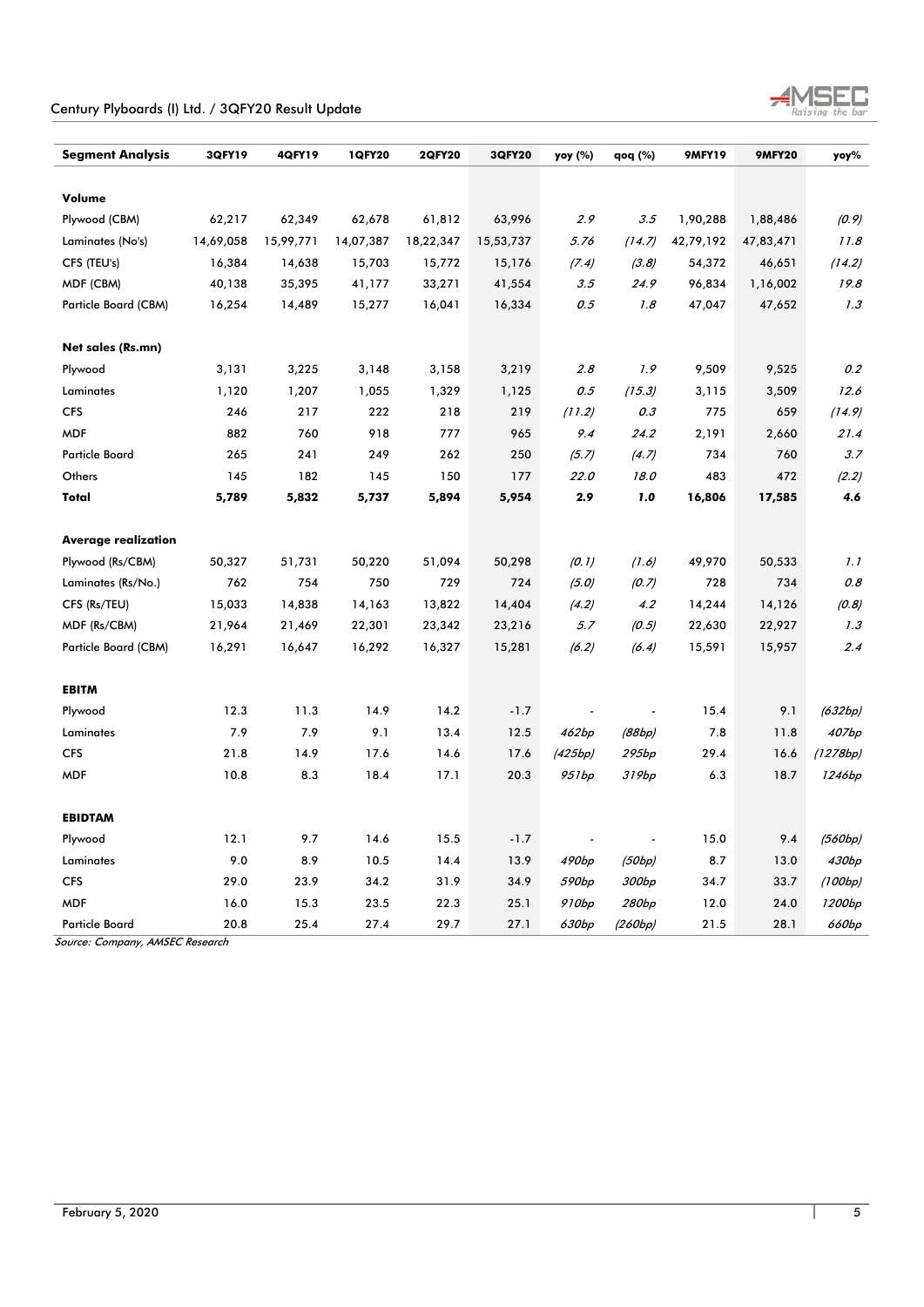





#### **Quarterly Segment Performance-Plywood**

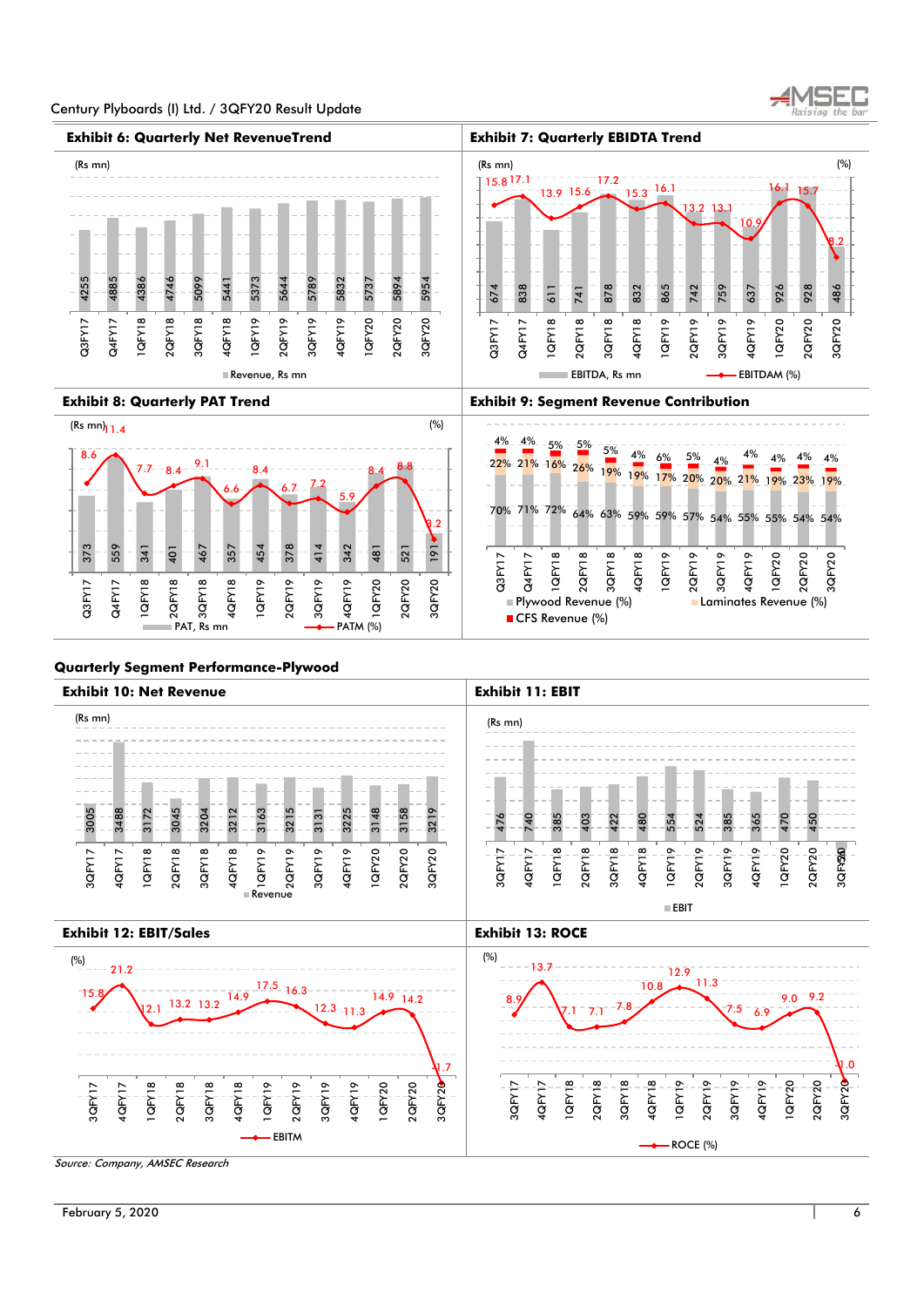





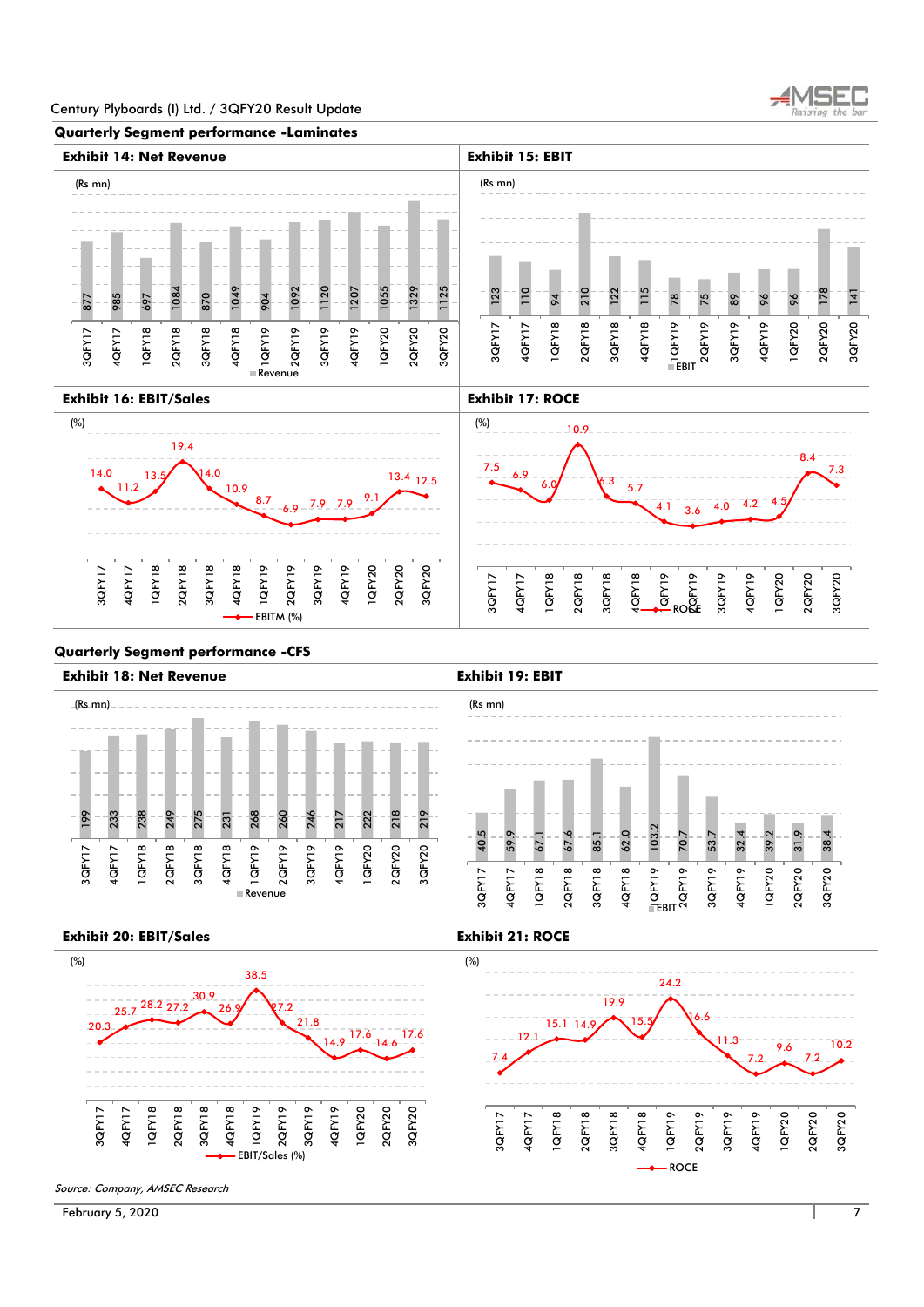

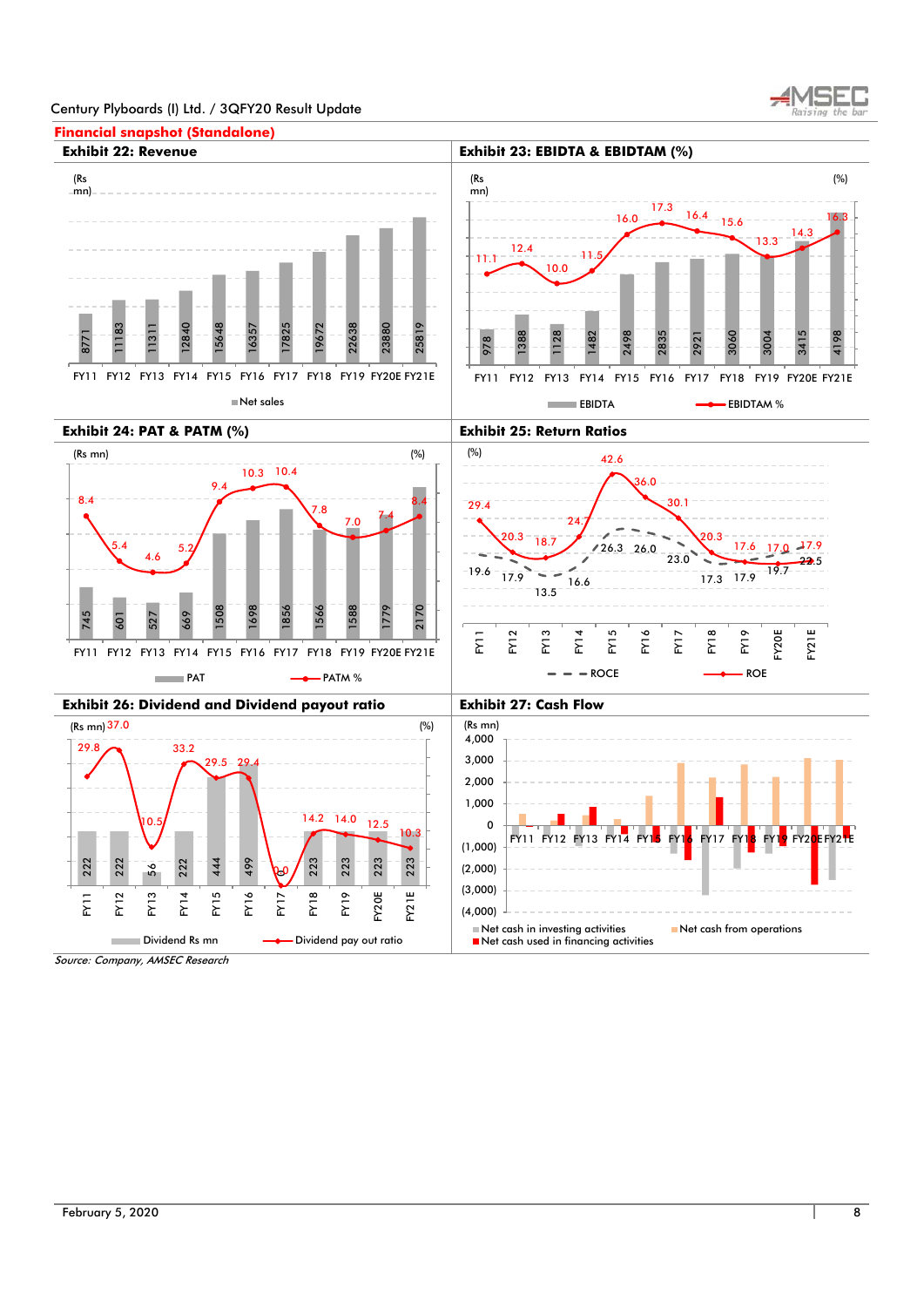# **Financials (Standalone) (Rs mn)**

| Profit and Loss Account       |             |             |             |              |              |  |  |  |  |  |
|-------------------------------|-------------|-------------|-------------|--------------|--------------|--|--|--|--|--|
| $Y/E$ (Mar)                   | <b>FY17</b> | <b>FY18</b> | <b>FY19</b> | <b>FY20E</b> | <b>FY21E</b> |  |  |  |  |  |
| <b>Net sales</b>              | 17,825      | 19,672      | 22,638      | 23,880       | 25,819       |  |  |  |  |  |
| RM cost                       | 9181        | 10230       | 11816       | 12107        | 12987        |  |  |  |  |  |
| Power & Fuel cost             | 374         | 638         | 842         | 926          | 1037         |  |  |  |  |  |
| Employee cost                 | 2567        | 2839        | 3277        | 3474         | 3821         |  |  |  |  |  |
| Other expenses                | 2781        | 2905        | 3701        | 3959         | 3777         |  |  |  |  |  |
| Total expenditure             | 14,903      | 16,612      | 19,635      | 20,465       | 21,622       |  |  |  |  |  |
| <b>Operating profit</b>       | 2,921       | 3,060       | 3,004       | 3,415        | 4,198        |  |  |  |  |  |
| Other income                  | 226         | 67          | 60          | 130          | 88           |  |  |  |  |  |
| Interest expense              | 286         | 327         | 446         | 365          | 370          |  |  |  |  |  |
| <b>Gross Profit</b>           | 2,861       | 2,800       | 2,618       | 3,180        | 3,916        |  |  |  |  |  |
| Depreciation                  | 524         | 810         | 500         | 675          | 860          |  |  |  |  |  |
| <b>PBT</b>                    | 2,337       | 1,990       | 2,119       | 2,505        | 3,056        |  |  |  |  |  |
| <b>Provision for Tax</b>      | 481         | 424         | 531         | 726          | 886          |  |  |  |  |  |
| <b>Reported Net</b><br>Profit | 1,856       | 1,566       | 1,588       | 1,779        | 2,170        |  |  |  |  |  |
| Share O/s mn                  | 223         | 223         | 223         | 223          | 223          |  |  |  |  |  |
| <b>EPS Rs</b>                 | 8.3         | 7.0         | 7.1         | 8.0          | 9.7          |  |  |  |  |  |

# **Balance Sheet**

| Y/E (Mar)                       | <b>FY17</b> | <b>FY18</b> | FY19   | <b>FY20E</b> | <b>FY21E</b> |
|---------------------------------|-------------|-------------|--------|--------------|--------------|
| <b>SOURCES OF FUNDS:</b>        |             |             |        |              |              |
| <b>Share Capital</b>            | 223         | 223         | 223    | 223          | 223          |
| <b>Reserves Total</b>           | 6,864       | 8,157       | 9,469  | 10,979       | 12,881       |
| Total Share. Funds              | 7,086       | 8,379       | 9,691  | 11,202       | 13,103       |
| <b>Non-Current Liab.</b>        |             |             |        |              |              |
| Long term borrowings            | 1,467       | 1,669       | 1,323  | 926          | 1,111        |
| Deferred tax liability          |             |             |        |              |              |
| Other long term liab.           | 2           | 7           | 6      | 6            | 7            |
| Long-term provisions            | 104         | 53          | 20     | 22           | 24           |
| Long-term trade pay.            |             |             |        |              |              |
| <b>Current Liabilities</b>      |             |             |        |              |              |
| Short term borrowings           | 4,103       | 3,353       | 3,363  | 1,600        | 1,440        |
| Trade payables                  | 1,411       | 1,764       | 1,625  | 1,701        | 1,839        |
| Other current liabilities       | 1,291       | 1,303       | 1,542  | 1,714        | 1,884        |
| Short term provisions           | 82          | 63          | 95     | 105          | 117          |
| <b>Total Equity &amp; Liab.</b> | 15,547      | 16,593      | 17,665 | 17,275       | 19,526       |
| <b>APPLICATION OF FUNDS:</b>    |             |             |        |              |              |
| <b>Non Current Assets</b>       |             |             |        |              |              |
| <b>Fixed Assets</b>             |             |             |        |              |              |
| <b>Gross Block</b>              | 3,450       | 7,187       | 9,474  | 10,162       | 12,662       |
| Less: Accum Dep.                | 953         | 1,767       | 2,188  | 2,863        | 3,723        |
| <b>Net Block</b>                | 2,497       | 5,420       | 7,289  | 7,303        | 8,943        |
| <b>Capital WIP</b>              | 2,839       | 1,198       | 188    | 100          | 100          |
| Noncurrent Investment           | 960         | 960         | 975    | 900          | 900          |
| Long term loans & adv.          | 789         | 807         | 754    | 830          | 929          |
| Other non-current ass.          | 343         | 260         | 235    | 259          | 290          |
| <b>Current Assets</b>           |             |             |        |              |              |
| Current investment              |             |             |        |              |              |
| Inventories                     | 2,638       | 3,382       | 4,010  | 3,695        | 3,846        |
| <b>Sundry Debtors</b>           | 3,353       | 3,145       | 2,936  | 2,944        | 3,183        |
| Cash and Bank                   | 538         | 165         | 226    | 87           | 39           |
| Short Loans & Adv.              | 46          | 191         | 76     | 84           | 94           |
| <b>Others Current Assets</b>    | 1,543       | 1,065       | 976    | 1,073        | 1,202        |
| <b>Total Assets</b>             | 15,547      | 16,593      | 17,665 | 17,275       | 19,526       |
| Net working capital             | 4,796       | 4,651       | 4,735  | 4,277        | 4,485        |
| <b>Total Gross Debt</b>         | 5,955       | 5,382       | 5,137  | 3,040        | 3,091        |
| <b>Total Net debt</b>           | 5,416       | 5,217       | 4,911  | 2,953        | 3,052        |
| Total capital employed          | 13,041      | 13,762      | 14,828 | 14,242       | 16,194       |



| FY 17  | <b>FY18</b>                                                       | <b>FY19</b>                                                                                                                                                                                                                                                        | <b>FY20E</b>                                                                                                                                                                                                                                        | <b>FY21E</b>                                                                                                                                                                                                                                                                                                                                                                                                                                                                                                  |
|--------|-------------------------------------------------------------------|--------------------------------------------------------------------------------------------------------------------------------------------------------------------------------------------------------------------------------------------------------------------|-----------------------------------------------------------------------------------------------------------------------------------------------------------------------------------------------------------------------------------------------------|---------------------------------------------------------------------------------------------------------------------------------------------------------------------------------------------------------------------------------------------------------------------------------------------------------------------------------------------------------------------------------------------------------------------------------------------------------------------------------------------------------------|
| 2337   | 1,990                                                             | 2,119                                                                                                                                                                                                                                                              | 2,505                                                                                                                                                                                                                                               | 3,056                                                                                                                                                                                                                                                                                                                                                                                                                                                                                                         |
| 633    | 1,134                                                             | 978                                                                                                                                                                                                                                                                | 1,040                                                                                                                                                                                                                                               | 1,230                                                                                                                                                                                                                                                                                                                                                                                                                                                                                                         |
| $-283$ | 254                                                               | $-294$                                                                                                                                                                                                                                                             | 299                                                                                                                                                                                                                                                 | -361                                                                                                                                                                                                                                                                                                                                                                                                                                                                                                          |
| $-457$ | $-544$                                                            | $-544$                                                                                                                                                                                                                                                             | -726                                                                                                                                                                                                                                                | -886                                                                                                                                                                                                                                                                                                                                                                                                                                                                                                          |
| 2230   | 2,834                                                             | 2,259                                                                                                                                                                                                                                                              | 3,117                                                                                                                                                                                                                                               | 3,038                                                                                                                                                                                                                                                                                                                                                                                                                                                                                                         |
| -2880  | -1,921                                                            | -1,326                                                                                                                                                                                                                                                             | -600                                                                                                                                                                                                                                                | $-2,500$                                                                                                                                                                                                                                                                                                                                                                                                                                                                                                      |
| -328   | -53                                                               | 47                                                                                                                                                                                                                                                                 | 75                                                                                                                                                                                                                                                  |                                                                                                                                                                                                                                                                                                                                                                                                                                                                                                               |
|        |                                                                   | -1,279                                                                                                                                                                                                                                                             | $-526$                                                                                                                                                                                                                                              | $-2,500$                                                                                                                                                                                                                                                                                                                                                                                                                                                                                                      |
| 0      |                                                                   |                                                                                                                                                                                                                                                                    |                                                                                                                                                                                                                                                     |                                                                                                                                                                                                                                                                                                                                                                                                                                                                                                               |
| 1613   | $-641$                                                            | -319                                                                                                                                                                                                                                                               | $-2,097$                                                                                                                                                                                                                                            | 51                                                                                                                                                                                                                                                                                                                                                                                                                                                                                                            |
| $-286$ | $-326$                                                            | -355                                                                                                                                                                                                                                                               | $-365$                                                                                                                                                                                                                                              | -370                                                                                                                                                                                                                                                                                                                                                                                                                                                                                                          |
| 0      | $-267$                                                            | $-268$                                                                                                                                                                                                                                                             | $-268$                                                                                                                                                                                                                                              | $-268$                                                                                                                                                                                                                                                                                                                                                                                                                                                                                                        |
| 0      |                                                                   |                                                                                                                                                                                                                                                                    |                                                                                                                                                                                                                                                     |                                                                                                                                                                                                                                                                                                                                                                                                                                                                                                               |
| 1326   |                                                                   | -942                                                                                                                                                                                                                                                               |                                                                                                                                                                                                                                                     | -587                                                                                                                                                                                                                                                                                                                                                                                                                                                                                                          |
| 348    | -373                                                              | 39                                                                                                                                                                                                                                                                 | -138                                                                                                                                                                                                                                                | -49                                                                                                                                                                                                                                                                                                                                                                                                                                                                                                           |
| 190    | 538                                                               | 165                                                                                                                                                                                                                                                                | 196                                                                                                                                                                                                                                                 | 87                                                                                                                                                                                                                                                                                                                                                                                                                                                                                                            |
| 538    | 165                                                               | 196                                                                                                                                                                                                                                                                | 87                                                                                                                                                                                                                                                  | 39                                                                                                                                                                                                                                                                                                                                                                                                                                                                                                            |
| $-650$ | 913                                                               | 934                                                                                                                                                                                                                                                                | 2517                                                                                                                                                                                                                                                | 538                                                                                                                                                                                                                                                                                                                                                                                                                                                                                                           |
|        |                                                                   |                                                                                                                                                                                                                                                                    |                                                                                                                                                                                                                                                     |                                                                                                                                                                                                                                                                                                                                                                                                                                                                                                               |
|        |                                                                   |                                                                                                                                                                                                                                                                    |                                                                                                                                                                                                                                                     | <b>FY21E</b>                                                                                                                                                                                                                                                                                                                                                                                                                                                                                                  |
|        |                                                                   |                                                                                                                                                                                                                                                                    |                                                                                                                                                                                                                                                     |                                                                                                                                                                                                                                                                                                                                                                                                                                                                                                               |
|        |                                                                   |                                                                                                                                                                                                                                                                    |                                                                                                                                                                                                                                                     | 9.7                                                                                                                                                                                                                                                                                                                                                                                                                                                                                                           |
|        |                                                                   |                                                                                                                                                                                                                                                                    |                                                                                                                                                                                                                                                     | 13.6                                                                                                                                                                                                                                                                                                                                                                                                                                                                                                          |
|        |                                                                   |                                                                                                                                                                                                                                                                    |                                                                                                                                                                                                                                                     | 58.9                                                                                                                                                                                                                                                                                                                                                                                                                                                                                                          |
|        |                                                                   |                                                                                                                                                                                                                                                                    |                                                                                                                                                                                                                                                     |                                                                                                                                                                                                                                                                                                                                                                                                                                                                                                               |
|        |                                                                   |                                                                                                                                                                                                                                                                    |                                                                                                                                                                                                                                                     | 1.6                                                                                                                                                                                                                                                                                                                                                                                                                                                                                                           |
|        |                                                                   |                                                                                                                                                                                                                                                                    |                                                                                                                                                                                                                                                     | 9.7                                                                                                                                                                                                                                                                                                                                                                                                                                                                                                           |
|        |                                                                   |                                                                                                                                                                                                                                                                    |                                                                                                                                                                                                                                                     | 17.4                                                                                                                                                                                                                                                                                                                                                                                                                                                                                                          |
|        |                                                                   |                                                                                                                                                                                                                                                                    |                                                                                                                                                                                                                                                     | 2.9                                                                                                                                                                                                                                                                                                                                                                                                                                                                                                           |
|        |                                                                   |                                                                                                                                                                                                                                                                    |                                                                                                                                                                                                                                                     |                                                                                                                                                                                                                                                                                                                                                                                                                                                                                                               |
|        |                                                                   |                                                                                                                                                                                                                                                                    |                                                                                                                                                                                                                                                     | 8.1                                                                                                                                                                                                                                                                                                                                                                                                                                                                                                           |
|        |                                                                   |                                                                                                                                                                                                                                                                    |                                                                                                                                                                                                                                                     | 22.9                                                                                                                                                                                                                                                                                                                                                                                                                                                                                                          |
|        |                                                                   |                                                                                                                                                                                                                                                                    |                                                                                                                                                                                                                                                     | 22.0                                                                                                                                                                                                                                                                                                                                                                                                                                                                                                          |
|        |                                                                   |                                                                                                                                                                                                                                                                    |                                                                                                                                                                                                                                                     | 24.6                                                                                                                                                                                                                                                                                                                                                                                                                                                                                                          |
|        |                                                                   |                                                                                                                                                                                                                                                                    |                                                                                                                                                                                                                                                     |                                                                                                                                                                                                                                                                                                                                                                                                                                                                                                               |
|        |                                                                   |                                                                                                                                                                                                                                                                    |                                                                                                                                                                                                                                                     | 27.1                                                                                                                                                                                                                                                                                                                                                                                                                                                                                                          |
|        |                                                                   |                                                                                                                                                                                                                                                                    |                                                                                                                                                                                                                                                     | 16.3                                                                                                                                                                                                                                                                                                                                                                                                                                                                                                          |
|        |                                                                   |                                                                                                                                                                                                                                                                    |                                                                                                                                                                                                                                                     | 8.4<br>50.3                                                                                                                                                                                                                                                                                                                                                                                                                                                                                                   |
|        |                                                                   |                                                                                                                                                                                                                                                                    |                                                                                                                                                                                                                                                     |                                                                                                                                                                                                                                                                                                                                                                                                                                                                                                               |
|        |                                                                   |                                                                                                                                                                                                                                                                    |                                                                                                                                                                                                                                                     | 11.1<br>17.9                                                                                                                                                                                                                                                                                                                                                                                                                                                                                                  |
|        |                                                                   |                                                                                                                                                                                                                                                                    |                                                                                                                                                                                                                                                     | 22.5                                                                                                                                                                                                                                                                                                                                                                                                                                                                                                          |
|        |                                                                   |                                                                                                                                                                                                                                                                    |                                                                                                                                                                                                                                                     | 21.9                                                                                                                                                                                                                                                                                                                                                                                                                                                                                                          |
|        |                                                                   |                                                                                                                                                                                                                                                                    |                                                                                                                                                                                                                                                     | 29.0                                                                                                                                                                                                                                                                                                                                                                                                                                                                                                          |
|        |                                                                   |                                                                                                                                                                                                                                                                    |                                                                                                                                                                                                                                                     |                                                                                                                                                                                                                                                                                                                                                                                                                                                                                                               |
|        |                                                                   |                                                                                                                                                                                                                                                                    |                                                                                                                                                                                                                                                     | 73                                                                                                                                                                                                                                                                                                                                                                                                                                                                                                            |
|        |                                                                   |                                                                                                                                                                                                                                                                    |                                                                                                                                                                                                                                                     | 45                                                                                                                                                                                                                                                                                                                                                                                                                                                                                                            |
|        |                                                                   |                                                                                                                                                                                                                                                                    |                                                                                                                                                                                                                                                     | 54                                                                                                                                                                                                                                                                                                                                                                                                                                                                                                            |
|        |                                                                   |                                                                                                                                                                                                                                                                    |                                                                                                                                                                                                                                                     | 26                                                                                                                                                                                                                                                                                                                                                                                                                                                                                                            |
|        |                                                                   |                                                                                                                                                                                                                                                                    |                                                                                                                                                                                                                                                     | 2.3                                                                                                                                                                                                                                                                                                                                                                                                                                                                                                           |
|        |                                                                   |                                                                                                                                                                                                                                                                    |                                                                                                                                                                                                                                                     | 1.4                                                                                                                                                                                                                                                                                                                                                                                                                                                                                                           |
|        |                                                                   |                                                                                                                                                                                                                                                                    |                                                                                                                                                                                                                                                     |                                                                                                                                                                                                                                                                                                                                                                                                                                                                                                               |
|        |                                                                   |                                                                                                                                                                                                                                                                    |                                                                                                                                                                                                                                                     | 0.2                                                                                                                                                                                                                                                                                                                                                                                                                                                                                                           |
|        |                                                                   |                                                                                                                                                                                                                                                                    |                                                                                                                                                                                                                                                     | 0.2                                                                                                                                                                                                                                                                                                                                                                                                                                                                                                           |
|        |                                                                   |                                                                                                                                                                                                                                                                    |                                                                                                                                                                                                                                                     | 9.0                                                                                                                                                                                                                                                                                                                                                                                                                                                                                                           |
|        |                                                                   |                                                                                                                                                                                                                                                                    |                                                                                                                                                                                                                                                     | 1.6                                                                                                                                                                                                                                                                                                                                                                                                                                                                                                           |
|        |                                                                   |                                                                                                                                                                                                                                                                    |                                                                                                                                                                                                                                                     | 0.9                                                                                                                                                                                                                                                                                                                                                                                                                                                                                                           |
|        |                                                                   |                                                                                                                                                                                                                                                                    |                                                                                                                                                                                                                                                     |                                                                                                                                                                                                                                                                                                                                                                                                                                                                                                               |
|        | <b>Cash Flow Statement</b><br>-3208<br>Raw Material/Net Sales (%) | -1,974<br>-1,233<br><b>FY17</b><br>8.3<br>10.7<br>31.8<br>2.4<br>14.8<br>20.4<br>5.3<br>9.0<br>3.0<br>9.3<br>43.9<br>30.6<br>16.4<br>10.4<br>51.5<br>11.9<br>30.1<br>23.0<br>20.8<br>20.6<br>94<br>69<br>54<br>29<br>6.1<br>1.3<br>0.8<br>0.8<br>8.4<br>1.2<br>0.8 | <b>FY18</b><br>7.0<br>10.7<br>37.7<br>2.2<br>14.1<br>24.2<br>4.5<br>10.4<br>4.8<br>$-15.6$<br>108.3<br>23.0<br>15.6<br>7.8<br>52.0<br>14.5<br>20.3<br>17.3<br>16.6<br>21.3<br>88<br>58<br>63<br>33<br>3.7<br>1.2<br>0.6<br>0.6<br>6.9<br>1.2<br>0.7 | -2,730<br><b>FY19</b><br><b>FY20E</b><br>7.1<br>8.0<br>9.4<br>11.0<br>43.6<br>50.3<br>1.9<br>1.7<br>14.2<br>11.9<br>23.8<br>21.3<br>3.9<br>3.4<br>15.1<br>5.5<br>$-1.9$<br>13.7<br>1.4<br>12.0<br>31.8<br>7.3<br>25.4<br>27.3<br>13.3<br>14.3<br>7.0<br>7.4<br>52.2<br>50.7<br>17.8<br>13.3<br>17.6<br>17.0<br>17.9<br>19.7<br>17.4<br>18.8<br>25.1<br>29.0<br>86<br>75<br>47<br>45<br>65<br>56<br>26<br>26<br>2.7<br>2.4<br>1.3<br>1.4<br>0.5<br>0.3<br>0.5<br>0.3<br>5.6<br>7.5<br>1.2<br>1.5<br>0.6<br>0.8 |

Payout (%) <br>
Dividend (%) 100% 100% 100% 100% 100% 100% 100%

Yield (%) 0.6 0.6 0.6 0.6 0.6

 $Dividend (%)$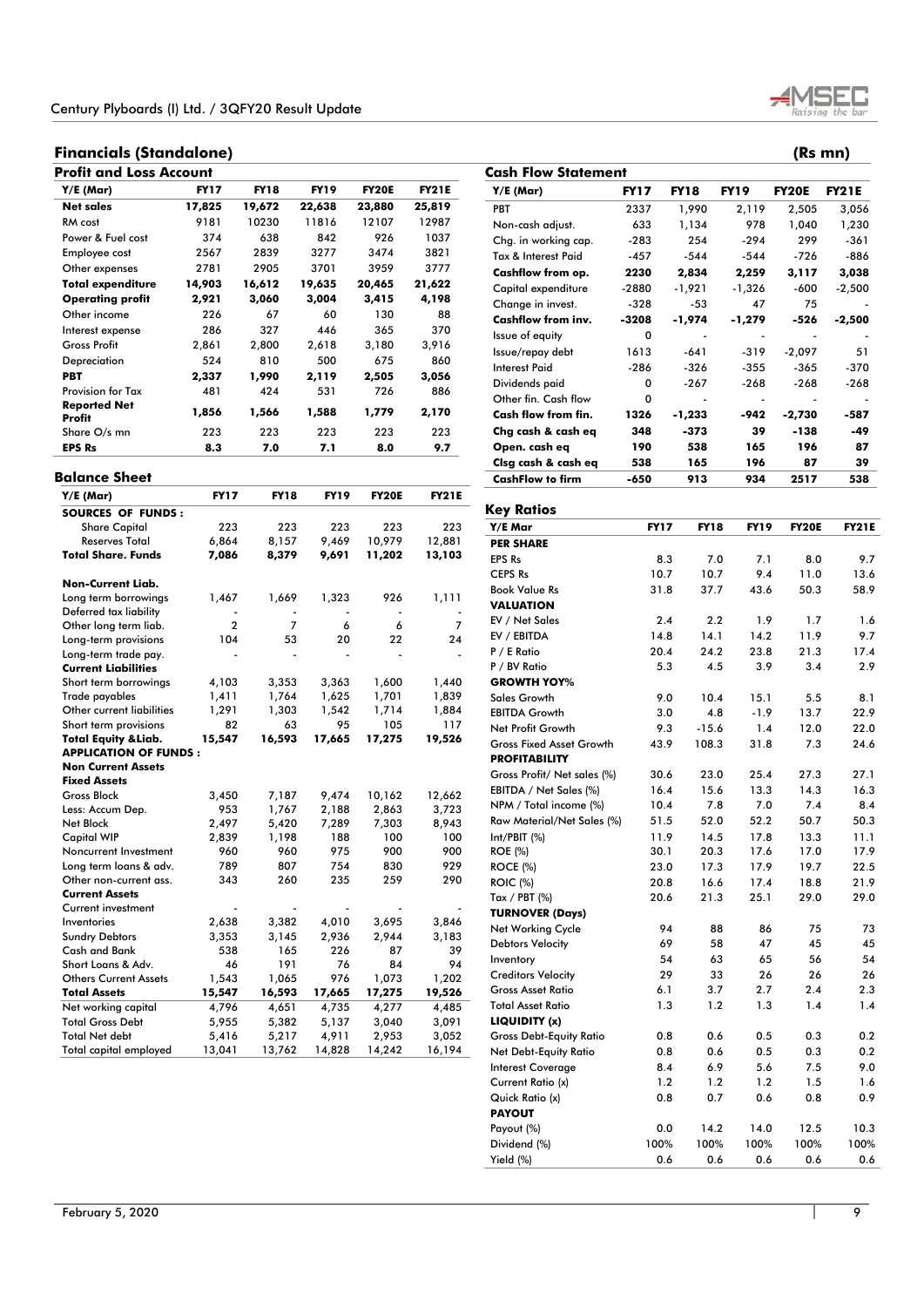

# **Recommendation rationale Sector rating**

| <b>Buy:</b> Potential upside of<br>Accumulate: | $> +15\%$ (absolute returns)<br>$> +5$ to $+15%$ | Overweight:         | The sector is expected to outperform relative<br>to the Sensex.   |  |
|------------------------------------------------|--------------------------------------------------|---------------------|-------------------------------------------------------------------|--|
| <b>Hold/Reduce:</b><br>Sell:                   | $+5$ to $-5\%$<br>$< -5\%$                       | <b>Underweight:</b> | The sector is expected to underperform<br>relative to the Sensex. |  |
| <b>Not Rated (NR):</b>                         | No investment opinion on the<br>stock            | Neutral:            | The sector is expected to perform in line with<br>the Sensex.     |  |

## **Disclosures**

This Report is published by Asian Markets Securities Private Limited (hereinafter referred to as "AMSEC") for private circulation. AMSEC is a registered Stock Broker with National Stock Exchange of India Limited and BSE Limited in cash and derivatives segments. It is also having registration as a Depository Participant with CDSL and as Portfolio Manager. 'AMSEC is registered Research Analyst under SEBI (Research Analyst) Regulations, 2014 having Registration Number as INH000001378.'

AMSEC has other business divisions with independent research teams separated by Chinese walls, and therefore may, at times, have different or contrary views on stocks and markets.

AMSEC or its associates have not been debarred / suspended by SEBI or any other regulatory authority for accessing / dealing in securities Market. AMSEC, its associates or analyst or his relatives do not hold any financial interest in the subject company. AMSEC or its associates or Analyst do not have any conflict or material conflict of interest at the time of publication of the research report with the subject company. AMSEC or its associates or Analyst or his relatives hold / do not hold beneficial ownership of 1% or more in the subject company at the end of the month immediately preceding the date of publication of this research report.

AMSEC or its associates / analyst has not received any compensation / managed or co-managed public offering of securities of the company covered by Analyst during the past twelve months. AMSEC or its associates have not received any compensation or other benefits from the company covered by Analyst or third party in connection with the research report. Analyst has not served as an officer, director or employee of subject company and AMSEC / analyst has not been engaged in market making activity of the subject company.

**Analyst Certification:** *I, Karan Bhatelia*, the research analysts and authors of this report, hereby certify that the views expressed in this research report accurately reflects my personal views about the subject securities, issuers, products, sectors or industries. It is also certified that no part of the compensation of the analyst(s) was, is, or will be directly or indirectly related to the inclusion of specific recommendations or views in this research. The analyst(s) principally responsible for the preparation of this research report and has taken reasonable care to achieve and maintain independence and objectivity in making any recommendations.

| 1. Name of the Analyst / Associate                                        | Karan Bhatelia |
|---------------------------------------------------------------------------|----------------|
| 2. Analysts' ownership of any stock related to the information contained: | Nil            |
| 3. AMSEC ownership of any stock related to the information contained:     | None           |
| 4. Broking relationship with company covered:                             | None           |
| 5. Investment Banking relationship with company covered:                  | None           |